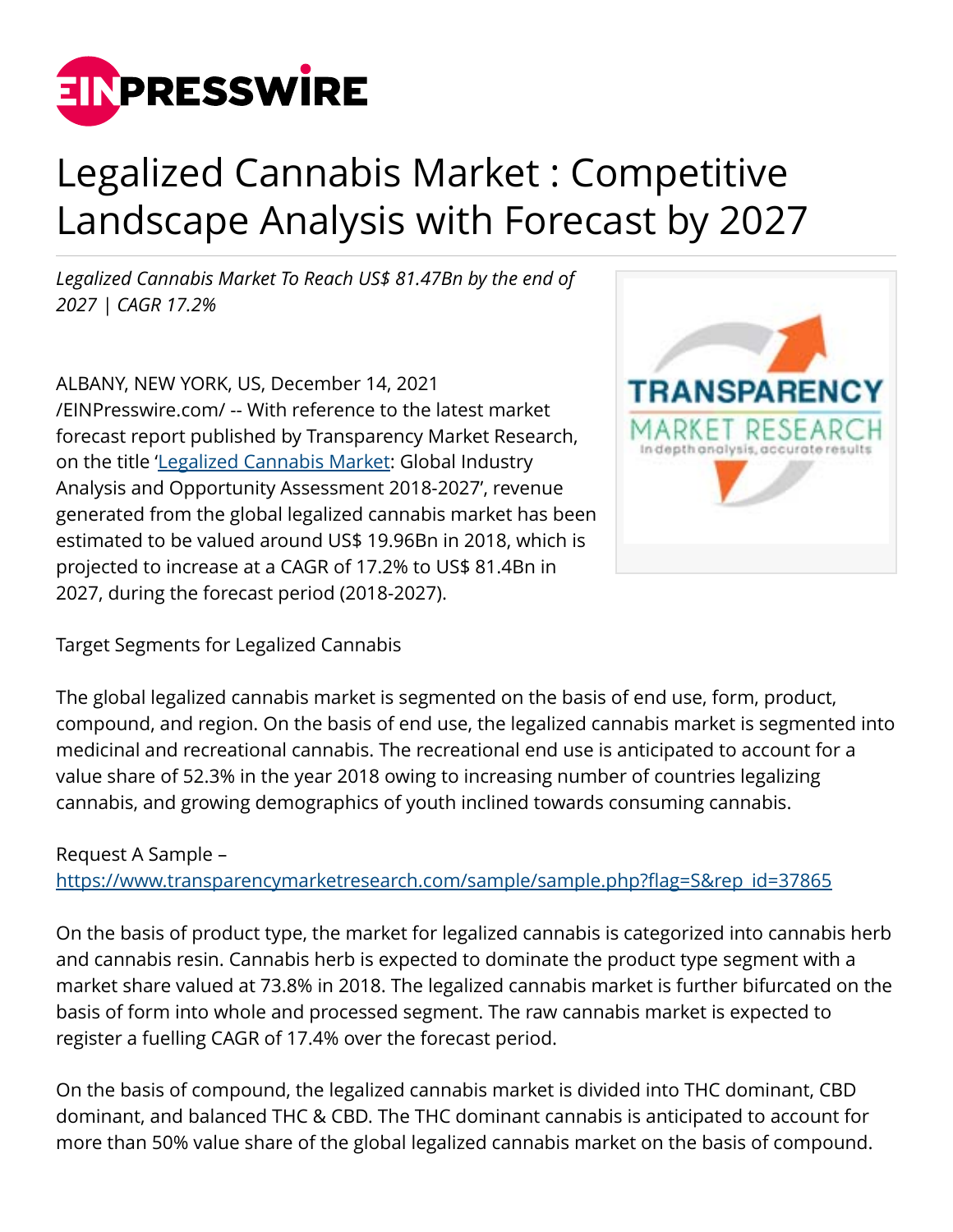## REQUEST FOR COVID19 IMPACT ANALYSIS – [https://www.transparencymarketresearch.com/sample/sample.php?flag=covid19&rep\\_id=37865](https://www.transparencymarketresearch.com/sample/sample.php?flag=covid19&rep_id=37865)

## Target Geographies for Legalized Cannabis

The report for the legalized cannabis market has been segmented into North America, Asia Pacific, Europe, Latin America, and Middle East & Africa. North America constitutes 63.1% of the market share for legalized cannabis market in the year 2018. The region is anticipated to register a bolster CAGR of 18.2% over the forecast period. Legalized cannabis is gaining market traction in North America due to escalating demand among consumers and increasing legalized cannabis for medical and recreational uses.

Besides, high private and public investment for research and the development of safer forms of legalized cannabis for consumption such as oils, vapes, and tinctures, and other edibles are anticipated to positively reinforce market growth in the North America. Besides, globally medicinal cannabis is witnessing a growing demand and countries are rapidly in surge of legalizing the medical usage of cannabis which is expected to increase the legalized cannabis multiple folds over the forecast period.

## Buy Now :

[https://www.transparencymarketresearch.com/checkout.php?rep\\_id=37865&ltype=S](https://www.transparencymarketresearch.com/checkout.php?rep_id=37865&ltype=S)

Countries are moving towards legalization of cannabis for recreational purposes to prevent illegal usage, trafficking, and crime, this in turn is expected to thrust the growth of recreational cannabis. The ease of availability of recreational cannabis along with the lengthy purchase and approval process for medical cannabis prescription is expected to trigger this change and boost recreational cannabis market.

## Global Legalized Cannabis Market: Competition Dashboard

TMR has profiled the most prominent companies which are active in the global legalized cannabis market, such as Medical Marijuana Inc., Aphria, Inc., CannTrust Holdings, Inc., Tilray, Inc., Aurora Cannabis Inc, Terra Tech Corp., Cronos Group Inc., VIVO Cannabis Inc., STENOCARE, The Supreme Cannabis Company, Inc., Cannabis Science Inc., Wayland Group Corp., OrganiGram Holdings Inc, and Canopy Growth Corporation

## More Trending Reports by Transparency Market Research –

[https://www.prnewswire.co.uk/news-releases/acetylglucosamine-market-to-advance-at-cagr-of-](https://www.prnewswire.co.uk/news-releases/acetylglucosamine-market-to-advance-at-cagr-of-7-3-during-forecast-period-widespread-application-in-dietary-supplements-to-generate-substantial-revenue-streams-tmr-study-886444689.html)[7-3-during-forecast-period-widespread-application-in-dietary-supplements-to-generate](https://www.prnewswire.co.uk/news-releases/acetylglucosamine-market-to-advance-at-cagr-of-7-3-during-forecast-period-widespread-application-in-dietary-supplements-to-generate-substantial-revenue-streams-tmr-study-886444689.html)[substantial-revenue-streams-tmr-study-886444689.html](https://www.prnewswire.co.uk/news-releases/acetylglucosamine-market-to-advance-at-cagr-of-7-3-during-forecast-period-widespread-application-in-dietary-supplements-to-generate-substantial-revenue-streams-tmr-study-886444689.html)